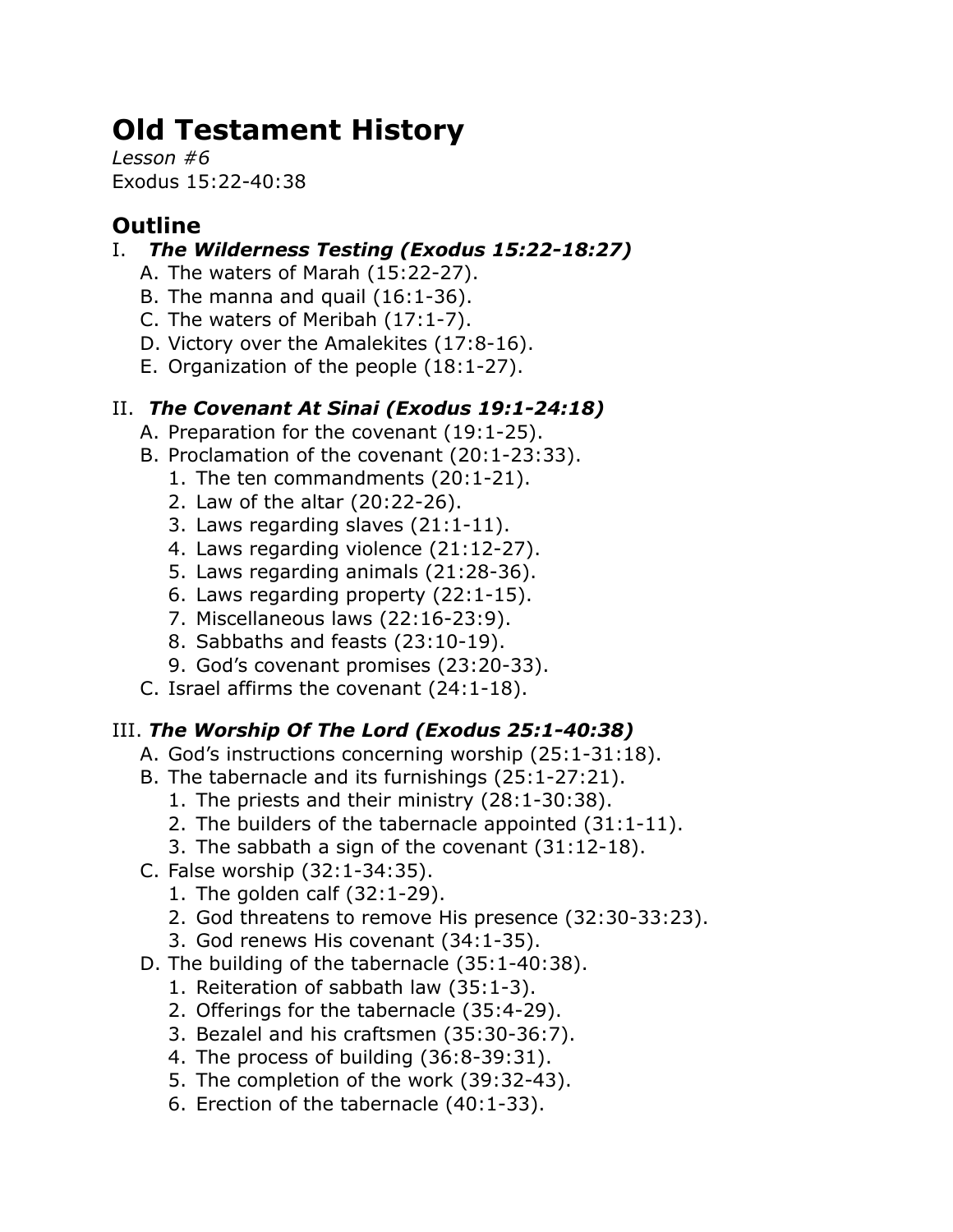7. God's glory fills the tabernacle (40:34-38).

### **Notes**

#### *Exodus 15:22-16:36*

- With the song of triumph on the other side of the sea, the first part of the book of Exodus ends. Israel has now become a nation, and it only remains for this newborn people of God to be consecrated to Him, which is covered in the second part of the book.
- Most of the stations on the journey of Israel have been determined. The first camping place was probably about a half-hour from from the sea shore. It was a fertile, well-cultivated area.
- Life is a combination of the bitter and the sweet, triumphs and trials. The circumstances at Marah seemed hopeless, and the Israelites murmured against God. When our provision stops, we are likely to lose our faith. The circumstances seemed hopeless. The "statute and an ordinance" was that at all times, through seeming impossibilities, God would send deliverance from above, and Israel could expect this during their wilderness journey.
- When the children of Israel reached Elim, there was a healthy supply of water, which allowed the Israelites to stay for a month. They soon would enter an inhospitable desert known as the Wilderness of Sin, where the provisions which Israel had brought from Egypt began to fail. Their unbelief broke forth again, but while they murmured against Moses, they were in reality murmuring against God.
- The visible presence of God should have stopped their murmuring, but it would continue throughout their history with God. Manna was "bread from heaven" (Psalm 78:19-27; 105:40). It was very different from manna which appeared naturally in the desert. Israel could not have confused the two. To show the generosity of God and His provision for His people, supplying six pints (an omer) of manna each for two million people daily would have required four freight trains of sixty cars each.
- The hungry Jews were not fed by looking at the manna, admiring it, or watching others eat it; they had to pick it up and eat it themselves. The manna, however, could not be gathered on the Sabbath, and an omer full of manna was placed in a golden pot, which was placed in the Most Holy Place when the tabernacle was constructed.

#### *Exodus 17:1-18:27*

• Rephidim was the great battlefield where Israel defeated Amalek. For three days, since leaving the Red Sea, they would not have passed a single spring, and while their march through the wilderness was during April/May, it would have been hot.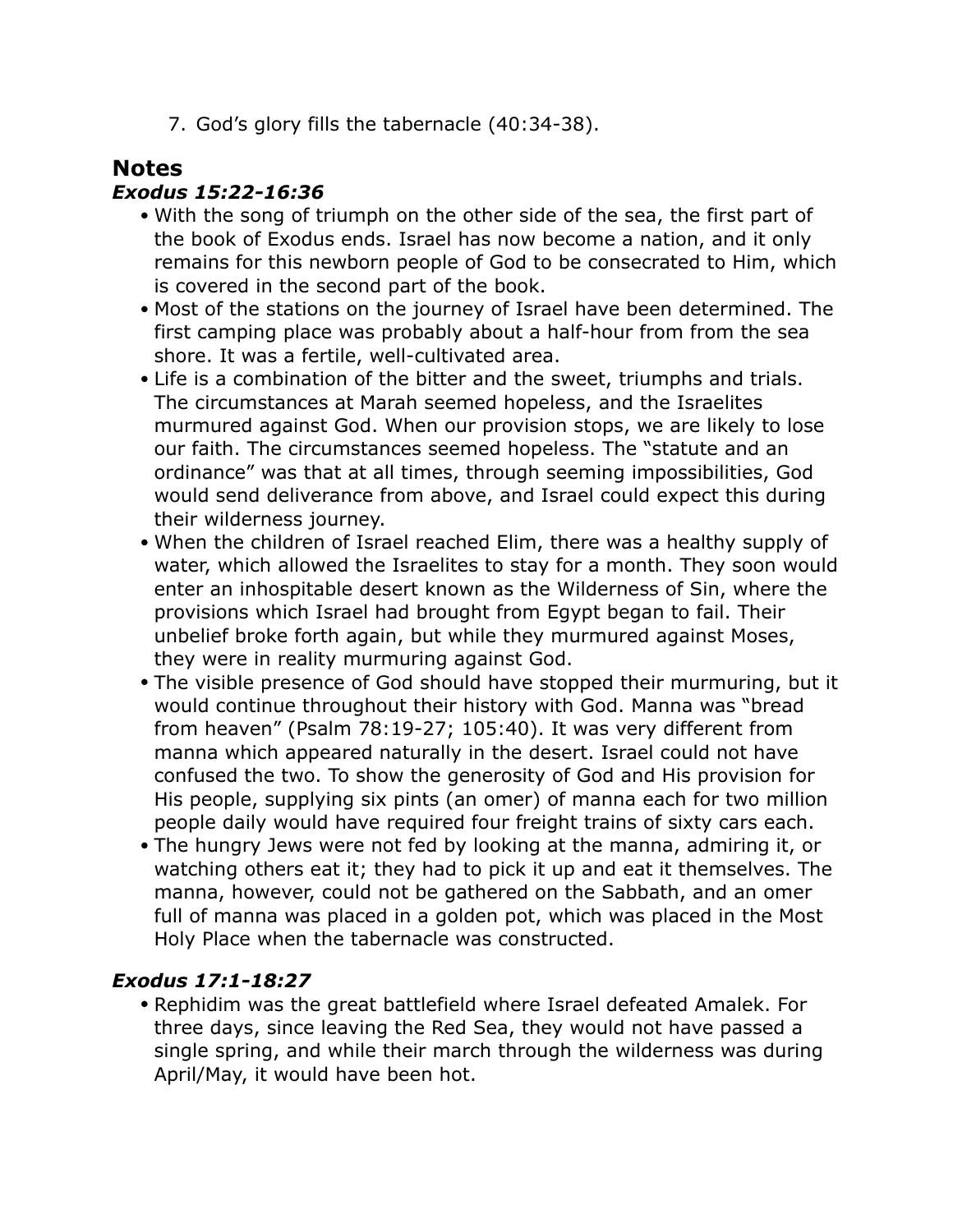- Instead of submitting to the tests God was conducting for them (Exodus 15:25; 16:4), Israel began to test the Lord (Psalm 78:56; 106:7, 14, 25, 29). God's people tempt or test the Lord when they distrust His grace and providential care, and grumble against Him. Moses would later warn that the people were not to put God to the test as they did at Massah (Deuteronomy 6:16). God patiently showed them that there was no situation that could be so desperate that He would not help them.
- The Amalekites were descendants of Esau, closely related to the Israelites (cf. Deuteronomy 25:17-19). The Israelites had done nothing to provoke the attack. The gesture of Moses, along with Aaron's and Hur's help, was not merely for psychological effect to inspire the troops every time they glanced up the hill. Nor does the text specifically claim that Moses prayed while his hands were raised. Rather, Moses' outstretched arms primarily symbolized his appeal to God. Amalek would pay dearly for its awful deed. What they had threatened to do to Israel would be done to them.
- If the attack of the Amalekites represented the hostility of the world to the kingdom of God, the visit of Jethro, which followed Israel's victory, symbolized the opposite tendency. Jethro may be regarded as a kind of firstfruits of God from among the Gentiles, and the honor he rendered toward God an anticipation of the fulfillment of the promise in Isaiah 2:3.
- The wise advice of Jethro was put into place (Deuteronomy 1:12-18). The election of the judges was made by the people themselves, and their appointment was guided by the fear and love of the Lord.

#### *Exodus 19:1-20:17*

- The Israelites reached the Sinai range in the third month after leaving Egypt. The plain of Er Rahah was a very suitable camping ground. It has been calculated that the area could have easily supported two million people. This mountainous district bears two distinct names in scripture -- Horeb and Sinai -- the former probably applying to the whole group of mountains, and the latter to one special mountain in it. The vast mountain block of Sinai was two miles in length and one mile in breadth. One mountain, Jebel Musa (the modern Ras Sufsafeh), was in all probability the Sinai upon which the Lord came down and gave the ten commandments.
- God called Moses to the top of the mountain, and for three days the people had been prepared by a twofold sanctification (purifications, symbolic of inward cleansing, and respecting the bounds of the mountain), and now they stood in readiness at the foot of, although shut off from, the mountain. This outward sanctification of Israel had been preceded by inward and spiritual sanctification.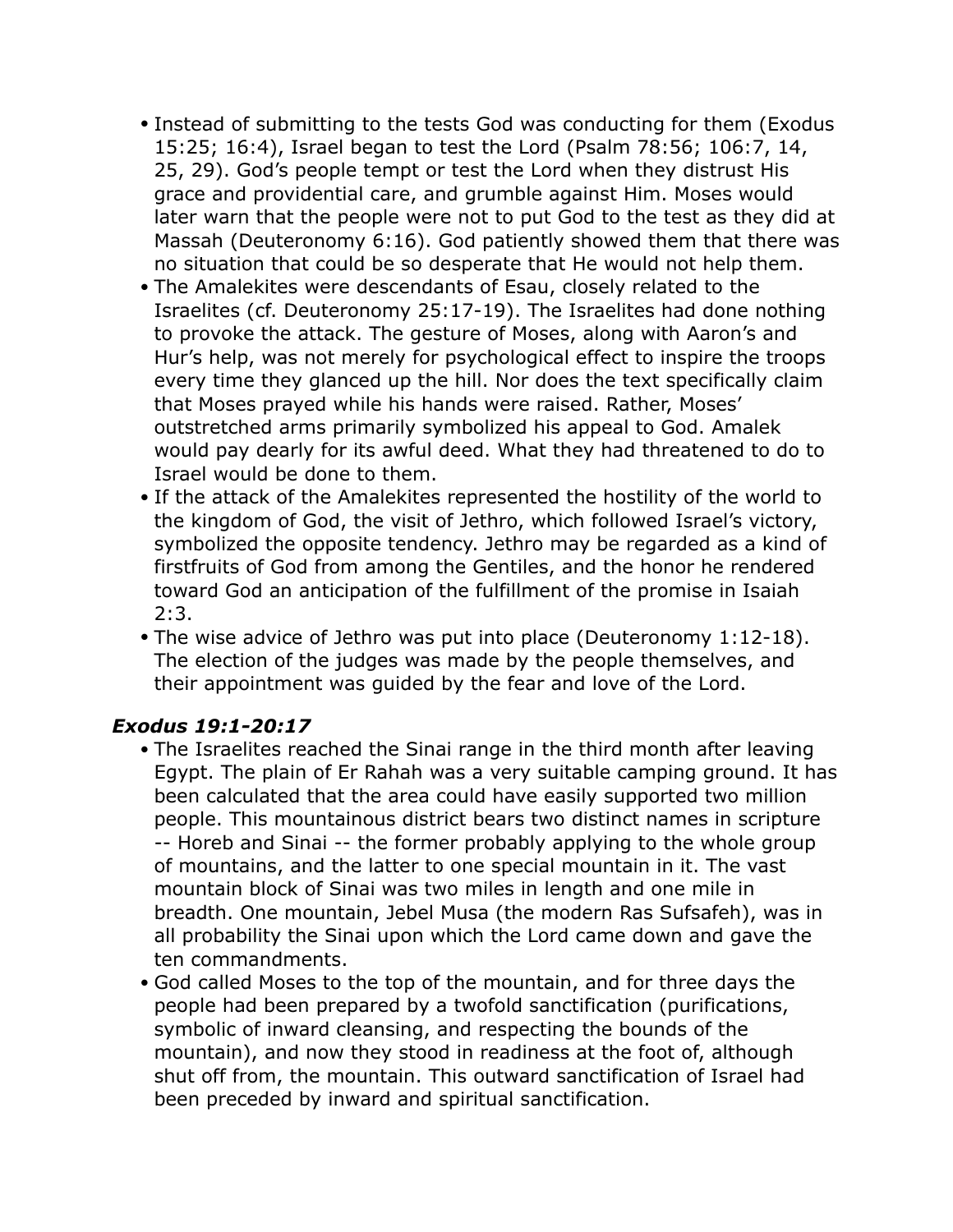- Just as the priest is the intermediary between God and man, so Israel was to be the intermediary of the knowledge and salvation of God to all nations. The Hebrew term for "holy" means "to be splendid, beautiful, pure and uncontaminated." Israel's designation as a "holy nation" was not due to the holiness of the people, but because God set them apart by special privileges from all others. The call of Israel was only the means. Holiness would be attained through the covenant. This sanctification implies that the ones who are saved by God's grace should cultivate holiness, so that in turn they can sanctify God.
- The fact that the commandments were put in a negative form implies that transgression, not obedience, is common for us. The fifth commandment forms a transition from the first to the second set of commandments. In general, duty to parents is higher than duty to men. The relationship to our earthly father symbolizes our relationship to our heavenly Father.
- The second set of commandments progresses from outward deed, then to speech, and finally to thought and desire. The tenth commandment probes the innermost depths of our hearts. This kind of law was never given by man, and never could have been dreamed of in his highest thoughts. If man had only been able to observe it, not only joy and happiness, but eternal life, would have come with it.
- The ten commandments were infinitely superior to anything known at the time and they underlie all modern legislation and will always remain the great model on which civil society is constructed.

#### *Exodus 20:18-24:18*

- The impression produced upon the people by what they saw accompanying God's revelation of His law was so profound that they asked that any further divine communication come through Moses.
- These ordinances or judgments were preceded by a general statement of the manner in which Israel was to worship God (Exodus 20:22-26). The judgments given to Moses determined the civil and social position of all in Israel relative to each other (21:1-23:12), and then their religious position relative to the Lord (23:13-19). The instructions began at the lowest level of society; they declared the rights of people in a state of dependence -- male and female slaves.
- The instructions then covered the guarding of life, the protection of the body against injuries by man or animal, and then finally the regulation of property. God then solemnly prohibited several actions that relate to the Israelites as God's own people (Exodus 22:18-30).
- Although strictly religious festivals, the feasts are viewed primarily, not in their symbolical and typical meaning, but in their national meaning: the Passover feast as that of Israel's deliverance from Egypt, the feast of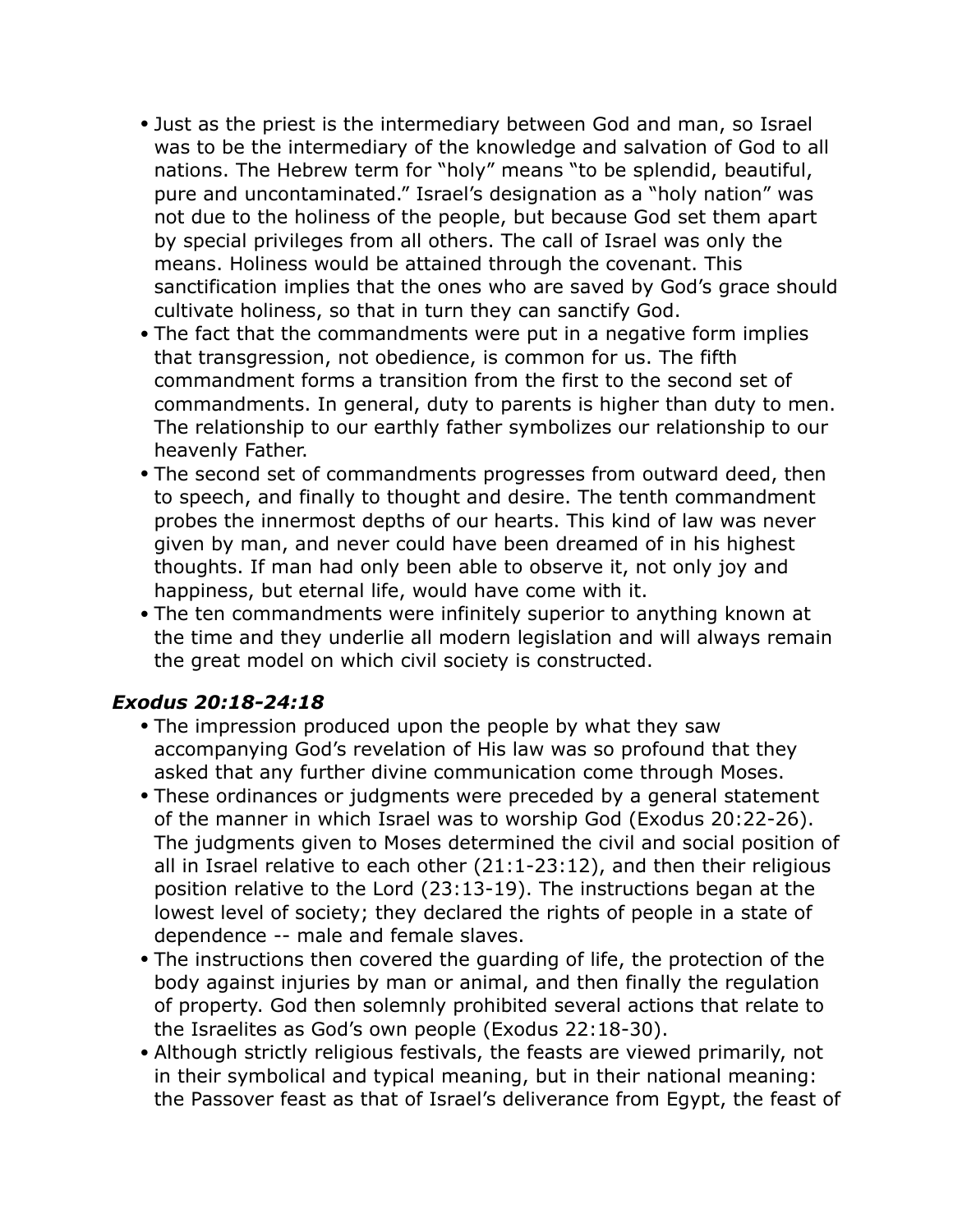weeks as that of the first harvest, and the feast of tabernacles as that of the final ingathering of the year.

- Israel's religious festivals were tied to the agricultural year in a series of "sevens." The seventh day was the Sabbath and the seventh year was the Sabbatical Year. The Feast of Unleavened Bread was celebrated for seven days after Passover. The seventh month opened with the Feast of Trumpets and included the Day of Atonement and the Feast of Tabernacles.
- The judgments which the Lord commanded His people were then appropriately followed by promises (Exodus 23:20-33). First and foremost, the promise of the personal presence of God was given to them. The Israelites were to obey Him, and every contact with idolatry and idolaters was to be avoided.
- When the people had accepted the covenant, Moses wrote it down in the "book of the covenant." The covenant was inaugurated by sacrifice, the sprinkling of blood, and a sacrificial meal. Under the law of Moses, God determined how near people could be to Him. But under grace, we are the ones who determine our nearness to God. The elders worshiped God "afar off" (Exodus 24:1), but we today are invited to "draw near" (Hebrews 10:22; James 4:8).

#### *Exodus 25:1-33:23*

- Now that God had set apart His people unto Himself, it was necessary that they have a place where He could meet with them and dwell among them. For 40 days and 40 nights, God revealed to Moses the tabernacle, the priesthood, and the services which would be celebrated. God showed Moses every detail to indicate that every detail had a special meaning (symbol and type), and therefore could not be altered in any way (cf. Acts 7:44; Hebrews 8:5).
- The order in which the Tabernacle and its furniture was given to Moses was very appropriate. The arrangement was from within outwards. The ark was discussed first, then the table of shewbread and the golden candlestick. Next the dwelling itself was described, and then the altar of burnt offering along with the court that would surround it.
- The prolonged absence of Moses frightened the people. Israel did not mean to forsake God, but only to serve Him under the symbol of Apis, the sacred calf (Exodus 32:4-5). As God's anger burned against His people, Moses underwent a trial of his singleness of purpose and faithfulness to his mission. God wanted to kill the people and start over with Moses. However, he interceded on their behalf. It was God's glory that was at stake in this situation. The Jews never knew the price Moses paid to be their leader, and they appreciated him so little!